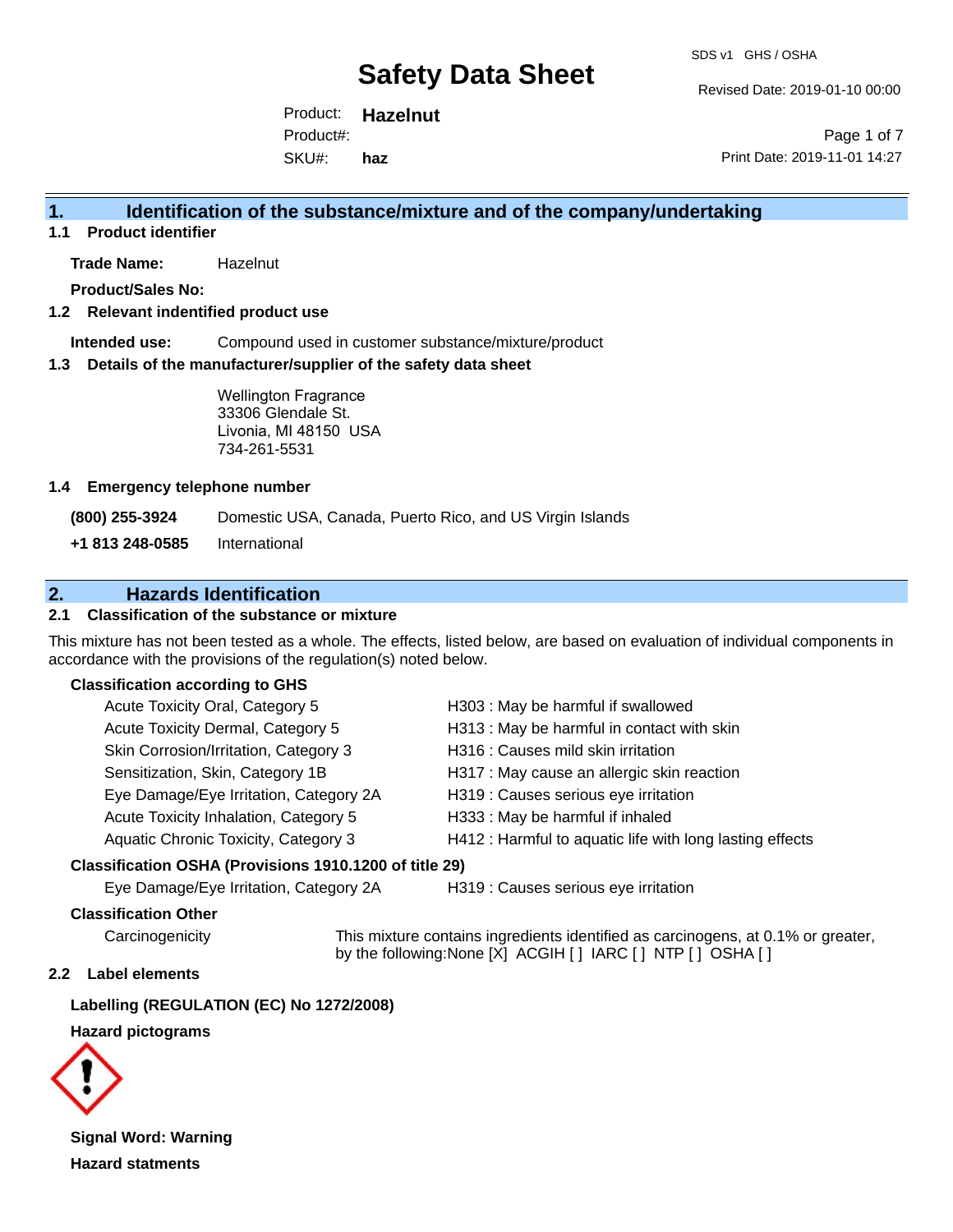#### SDS v1 GHS / OSHA

# **Safety Data Sheet**

Product: **Hazelnut** SKU#: Product#: **haz**

Revised Date: 2019-01-10 00:00

Page 2 of 7 Print Date: 2019-11-01 14:27

| H303                            | May be harmful if swallowed                                                                                                      |
|---------------------------------|----------------------------------------------------------------------------------------------------------------------------------|
| H313                            | May be harmful in contact with skin                                                                                              |
| H316                            | Causes mild skin irritation                                                                                                      |
| H317                            | May cause an allergic skin reaction                                                                                              |
| H319                            | Causes serious eye irritation                                                                                                    |
| H333                            | May be harmful if inhaled                                                                                                        |
| H412                            | Harmful to aquatic life with long lasting effects                                                                                |
| <b>Precautionary Statements</b> |                                                                                                                                  |
| <b>Prevention:</b>              |                                                                                                                                  |
| P <sub>264</sub>                | Wash hands thoroughly after handling                                                                                             |
| P <sub>272</sub>                | Contaminated work clothing should not be allowed out of the workplace                                                            |
| P <sub>273</sub>                | Avoid release to the environment                                                                                                 |
| <b>Response:</b>                |                                                                                                                                  |
| $P302 + P352$                   | IF ON SKIN: Wash with soap and water                                                                                             |
| $P304 + P312$                   | IF INHALED: Call a POISON CENTER or doctor/physician if you feel unwell                                                          |
| $P305 + P351 + P338$            | IF IN EYES: Rinse cautiously with water for several minutes Remove contact lenses if<br>present and easy to do. continue rinsing |
| P312                            | Call a POISON CENTER or doctor/physician if you feel unwell                                                                      |
| $P333 + P313$                   | If skin irritation or a rash occurs: Get medical advice/attention                                                                |
| $P337 + P313$                   | If eye irritation persists: Get medical advice/attention                                                                         |
| P363                            | Wash contaminated clothing before reuse                                                                                          |
| 2.3<br><b>Other Hazards</b>     |                                                                                                                                  |

#### **no data available**

# **3. Composition/Information on Ingredients**

## **3.1 Mixtures**

This product is a complex mixture of ingredients, which contains among others the following substance(s), presenting a health or environmental hazard within the meaning of the UN Globally Harmonized System of Classification and Labeling of Chemicals (GHS):

| CAS#<br>Ingredient | EC#                            | Conc.<br>Range | <b>GHS Classification</b>           |
|--------------------|--------------------------------|----------------|-------------------------------------|
| 84-66-2            | 201-550-6                      | $50 - 60 \%$   | H316; H402                          |
| Diethyl phthalate  |                                |                |                                     |
| 121-32-4           | 204-464-7                      | $10 - 20 \%$   | H303; H320; H402                    |
|                    | 3-Ethoxy-4-hydroxybenzaldehyde |                |                                     |
| 121-33-5           | 204-465-2                      | $10 - 20 \%$   | H303; H319                          |
| vanillin           |                                |                |                                     |
| $100 - 51 - 6$     | 202-859-9                      | $5 - 10%$      | H302; H313; H319                    |
| Benzyl Alcohol     |                                |                |                                     |
| 102-19-2           | $203 - 012 - 6$                | $2 - 5%$       | H316                                |
|                    | Isoamyl phenylacetate          |                |                                     |
| 100-52-7           | 202-860-4                      | $2 - 5%$       | H227; H302; H316; H319; H332; H335; |
| Benzaldehyde       |                                |                | H401                                |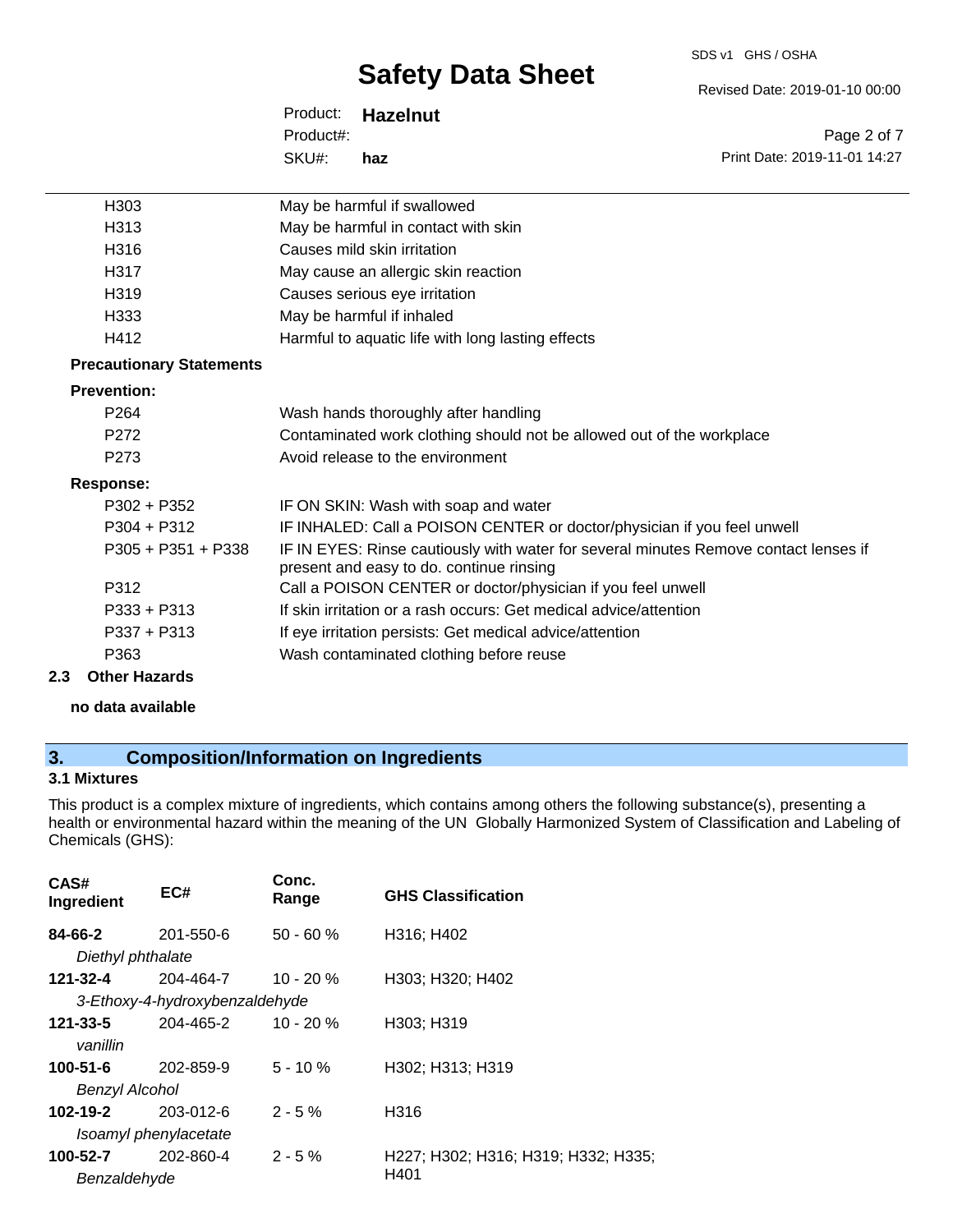Revised Date: 2019-01-10 00:00

|           | Product: <b>Hazelnut</b> |                              |
|-----------|--------------------------|------------------------------|
| Product#: |                          | Page 3 of 7                  |
| SKU#:     | haz                      | Print Date: 2019-11-01 14:27 |
|           |                          |                              |

| CAS#<br>Ingredient | EC#                                                    | Conc.<br>Range | <b>GHS Classification</b> |
|--------------------|--------------------------------------------------------|----------------|---------------------------|
| $102 - 16 - 9$     | 203-008-4                                              | $1 - 2\%$      | H316                      |
|                    | Benzyl phenylacetate                                   |                |                           |
| 7779-65-9          | 231-931-2                                              | $1 - 2\%$      | H316                      |
|                    | Isoamyl cinnamate                                      |                |                           |
| $91 - 64 - 5$      | 202-086-7                                              | $1 - 2 \%$     | H302; H317; H402          |
| Coumarin           |                                                        |                |                           |
|                    | See Section 16 for full tout of CUS elegationion andee |                |                           |

See Section 16 for full text of GHS classification codes

See Section 16 for full text of GHS classification codes which where not shown in section 2

Total Hydrocarbon Content (%  $w/w$ ) = 0.77

| <b>First Aid Measures</b><br>4.                                                |                                                                                                               |
|--------------------------------------------------------------------------------|---------------------------------------------------------------------------------------------------------------|
| <b>Description of first aid measures</b><br>4.1                                |                                                                                                               |
| Inhalation:                                                                    | Remove from exposure site to fresh air and keep at rest.<br>Obtain medical advice.                            |
| <b>Eye Exposure:</b>                                                           | Flush immediately with water for at least 15 minutes.<br>Contact physician if symptoms persist.               |
| <b>Skin Exposure:</b>                                                          | Remove contaminated clothes. Wash thoroughly with water (and soap).<br>Contact physician if symptoms persist. |
| Ingestion:                                                                     | Rinse mouth with water and obtain medical advice.                                                             |
| 4.2 Most important symptoms and effects, both acute and delayed                |                                                                                                               |
| <b>Symptoms:</b>                                                               | no data available                                                                                             |
| <b>Risks:</b>                                                                  | Refer to Section 2.2 "Hazard Statements"                                                                      |
| 4.3 Indication of any immediate medical attention and special treatment needed |                                                                                                               |
| <b>Treatment:</b>                                                              | Refer to Section 2.2 "Response"                                                                               |
| 5.<br><b>Fire-Fighting measures</b><br><b>Extinguishing media</b><br>5.1       |                                                                                                               |
| Suitable:                                                                      | Carbon dioxide (CO2), Dry chemical, Foam                                                                      |
| Unsuitable                                                                     | Do not use a direct water jet on burning material                                                             |
| 5.2 Special hazards arising from the substance or mixture                      |                                                                                                               |
| During fire fighting:<br>5.3 Advice for firefighters                           | Water may be ineffective                                                                                      |
| <b>Further information:</b>                                                    | Standard procedure for chemical fires                                                                         |

# **6. Calcidental Release Measures**<br>**6.1** Personal precautions, protective equipm

## **6.1 Personal precautions, protective equipment and emergency procedures**

Avoid inhalation and contact with skin and eyes. A self-contained breathing apparatus is recommended in case of a major spill.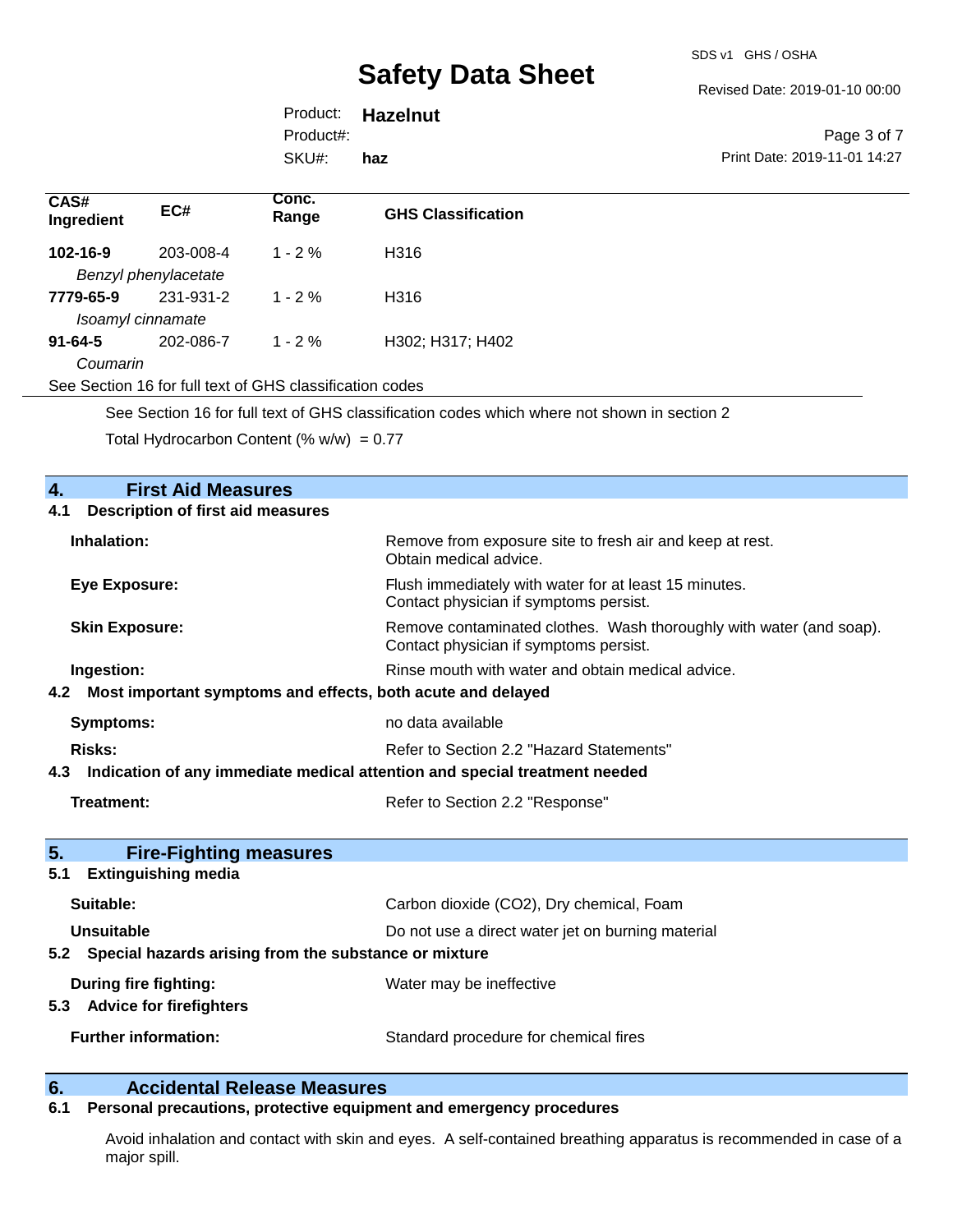Revised Date: 2019-01-10 00:00

Product: **Hazelnut** SKU#: Product#: **haz**

Page 4 of 7 Print Date: 2019-11-01 14:27

#### **6.2 Environmental precautions**

Keep away from drains, soil, and surface and groundwater.

#### **6.3 Methods and materials for containment and cleaning up**

Clean up spillage promptly. Remove ignition sources. Provide adequate ventilation. Avoid excessive inhalation of vapors. Gross spillages should be contained by use of sand or inert powder and disposed of according to the local regulations.

#### **6.4 Reference to other sections**

Not Applicable

# **7. Handling and Storage**

## **7.1 Precautions for safe handling**

Apply according to good manufacturing and industrial hygiene practices with proper ventilation. Do not drink, eat or smoke while handling. Respect good personal hygiene.

#### **7.2 Conditions for safe storage, including any incompatibilities**

Store in a cool, dry and ventilated area away from heat sources and protected from light in tightly closed original container. Avoid uncoated metal container. Keep air contact to a minimum.

#### **7.3 Specific end uses**

No information available

## **8. Exposure Controls/Personal Protection**

#### **8.1 Control parameters**

| <b>Exposure Limits:</b>      |                   |                              |              |       |             |                                           |
|------------------------------|-------------------|------------------------------|--------------|-------|-------------|-------------------------------------------|
| <b>Component</b>             |                   |                              | <b>ACGIH</b> | ACGIH | <b>OSHA</b> | OSHA<br>TWA ppm STEL ppm TWA ppm STEL ppm |
| 84-66-2                      | Diethyl phthalate |                              |              |       |             |                                           |
| <b>Engineering Controls:</b> |                   | Use local exhaust as needed. |              |       |             |                                           |

#### **8.2 Exposure controls - Personal protective equipment**

| Eye protection:                | Tightly sealed goggles, face shield, or safety glasses with brow guards and side shields, etc.<br>as may be appropriate for the exposure |
|--------------------------------|------------------------------------------------------------------------------------------------------------------------------------------|
| <b>Respiratory protection:</b> | Avoid excessive inhalation of concentrated vapors. Apply local ventilation where appropriate.                                            |
| <b>Skin protection:</b>        | Avoid Skin contact. Use chemically resistant gloves as needed.                                                                           |

### **9. Physical and Chemical Properties**

### **9.1 Information on basic physical and chemical properties**

| Appearance:            | Liquid                        |
|------------------------|-------------------------------|
| Odor:                  | Conforms to Standard          |
| Color:                 | Colorless to Yellow Tint (G1) |
| <b>Viscosity:</b>      | Liquid                        |
| <b>Freezing Point:</b> | Not determined                |
| <b>Boiling Point:</b>  | Not determined                |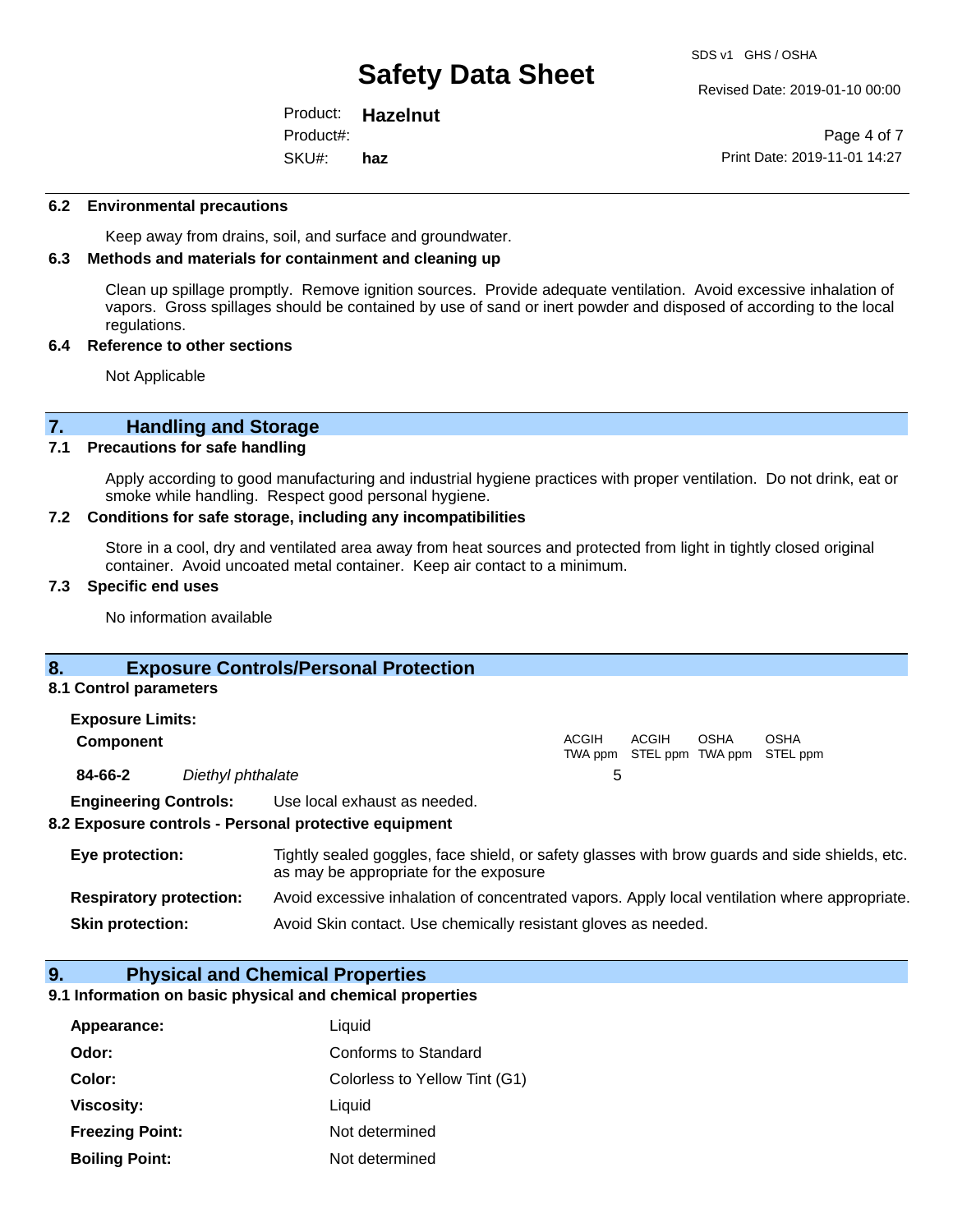Revised Date: 2019-01-10 00:00

Product: **Hazelnut** SKU#: Product#: **haz**

Page 5 of 7 Print Date: 2019-11-01 14:27

| <b>Melting Point:</b>        | Not determined   |
|------------------------------|------------------|
| <b>Flashpoint (CCCFP):</b>   | >200 F (93.33 C) |
| <b>Auto flammability:</b>    | Not determined   |
| <b>Explosive Properties:</b> | None Expected    |
| <b>Oxidizing properties:</b> | None Expected    |
| Vapor Pressure (mmHg@20 C):  | 0.0416           |
| %VOC:                        | 0.04             |
| Specific Gravity @ 25 C:     | 1.1230           |
| Density @ 25 C:              | 1.1200           |
| Refractive Index @ 20 C:     | 1.5290           |

# **10. Stability and Reactivity**

**Soluble in:** Oil

| <b>10.1 Reactivity</b>                  | None                                               |
|-----------------------------------------|----------------------------------------------------|
| <b>10.2 Chemical stability</b>          | Stable                                             |
| 10.3 Possibility of hazardous reactions | None known                                         |
| <b>10.4 Conditions to avoid</b>         | None known                                         |
| 10.5 Incompatible materials             | Strong oxidizing agents, strong acids, and alkalis |
| 10.6 Hazardous decomposition products   | None known                                         |

# **11. Toxicological Information**

# **11.1 Toxicological Effects**

Acute Toxicity Estimates (ATEs) based on the individual Ingredient Toxicity Data utilizing the "Additivity Formula"

| Acute toxicity - Oral - (Rat) mg/kg                | (LD50: 3983.8097) May be harmful if swallowed            |
|----------------------------------------------------|----------------------------------------------------------|
| Acute toxicity - Dermal - (Rabbit) mg/kg           | (LD50: 4585.4123) May be harmful in contact with skin    |
| Acute toxicity - Inhalation - (Rat) mg/L/4hr       | (LD50: 22.2137) May be harmful if inhaled                |
| <b>Skin corrosion / irritation</b>                 | May be harmful if inhaled                                |
| Serious eye damage / irritation                    | Causes serious eye irritation                            |
| <b>Respiratory sensitization</b>                   | Not classified - the classification criteria are not met |
| <b>Skin sensitization</b>                          | May cause an allergic skin reaction                      |
| <b>Germ cell mutagenicity</b>                      | Not classified - the classification criteria are not met |
| Carcinogenicity                                    | Not classified - the classification criteria are not met |
| <b>Reproductive toxicity</b>                       | Not classified - the classification criteria are not met |
| Specific target organ toxicity - single exposure   | Not classified - the classification criteria are not met |
| Specific target organ toxicity - repeated exposure | Not classified - the classification criteria are not met |
| <b>Aspiration hazard</b>                           | Not classified - the classification criteria are not met |
|                                                    |                                                          |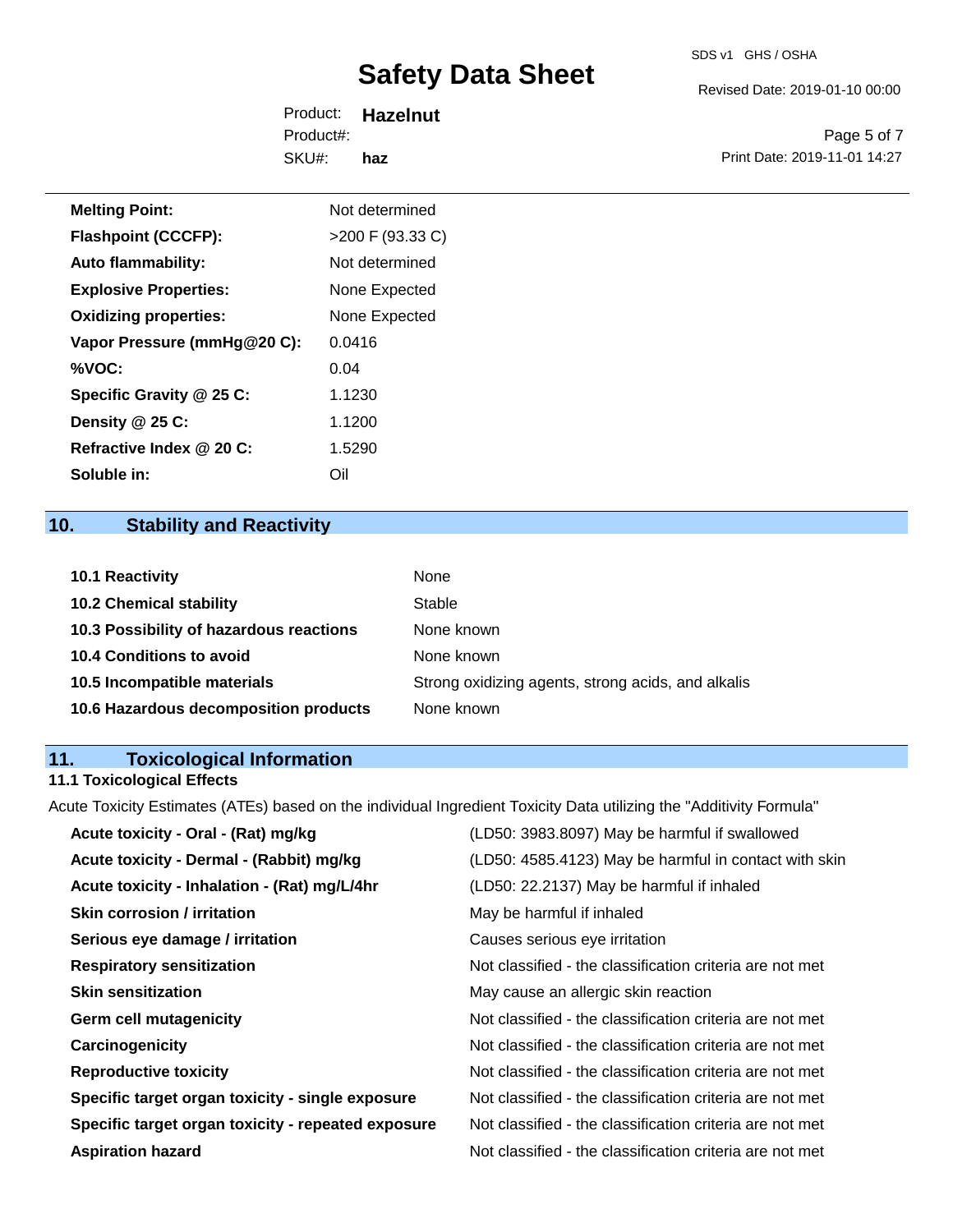SDS v1 GHS / OSHA

Revised Date: 2019-01-10 00:00

Product: **Hazelnut** SKU#: Product#: **haz**

Page 6 of 7 Print Date: 2019-11-01 14:27

| 12.<br><b>Ecological Information</b> |                                                          |
|--------------------------------------|----------------------------------------------------------|
| <b>12.1 Toxicity</b>                 |                                                          |
| <b>Acute acquatic toxicity</b>       | Not classified - the classification criteria are not met |
| <b>Chronic acquatic toxicity</b>     | Harmful to aquatic life with long lasting effects        |
| <b>Toxicity Data on soil</b>         | no data available                                        |
| <b>Toxicity on other organisms</b>   | no data available                                        |
| 12.2 Persistence and degradability   | no data available                                        |
| 12.3 Bioaccumulative potential       | no data available                                        |
| 12.4 Mobility in soil                | no data available                                        |
| 12.5 Other adverse effects           | no data available                                        |
|                                      |                                                          |

## **13. Disposal Conditions**

## **13.1 Waste treatment methods**

Do not allow product to reach sewage systems. Dispose of in accordance with all local and national regulations. Send to a licensed waste management company.The product should not be allowed to enter drains, water courses or the soil. Do not contaminate ponds, waterways or ditches with chemical or used container.

# **14. Transport Information**

| No                                       |              |                   |                 |                                                                                                                                                          |
|------------------------------------------|--------------|-------------------|-----------------|----------------------------------------------------------------------------------------------------------------------------------------------------------|
|                                          | <b>Class</b> | <b>Pack Group</b> | <b>Sub Risk</b> | UN-nr.                                                                                                                                                   |
|                                          |              |                   |                 |                                                                                                                                                          |
|                                          |              |                   |                 |                                                                                                                                                          |
| <b>ADR/RID (International Road/Rail)</b> |              |                   |                 |                                                                                                                                                          |
|                                          |              |                   |                 |                                                                                                                                                          |
|                                          |              |                   |                 |                                                                                                                                                          |
|                                          |              |                   |                 |                                                                                                                                                          |
|                                          |              |                   |                 |                                                                                                                                                          |
|                                          |              |                   |                 |                                                                                                                                                          |
|                                          |              |                   |                 | Not Regulated - Not Dangerous Goods<br>Not Regulated - Not Dangerous Goods<br>Not Regulated - Not Dangerous Goods<br>Not Regulated - Not Dangerous Goods |

| 15.                                       | <b>Regulatory Information</b>       |  |                                                              |
|-------------------------------------------|-------------------------------------|--|--------------------------------------------------------------|
|                                           | <b>U.S. Federal Regulations</b>     |  |                                                              |
| <b>TSCA (Toxic Substance Control Act)</b> |                                     |  | All components of the substance/mixture are listed or exempt |
|                                           | 40 CFR(EPCRA, SARA, CERCLA and CAA) |  | This product contains the following components:              |
| 84-66-2                                   | $201 - 550 - 6$ 50 - 60 %           |  | Diethyl phthalate                                            |
| <b>U.S. State Regulations</b>             |                                     |  |                                                              |
| <b>California Proposition 65 Warning</b>  |                                     |  | No Warning required                                          |
| <b>Canadian Regulations</b>               |                                     |  |                                                              |
| <b>DSL</b>                                |                                     |  | 100.00% of the components are listed or exempt.              |